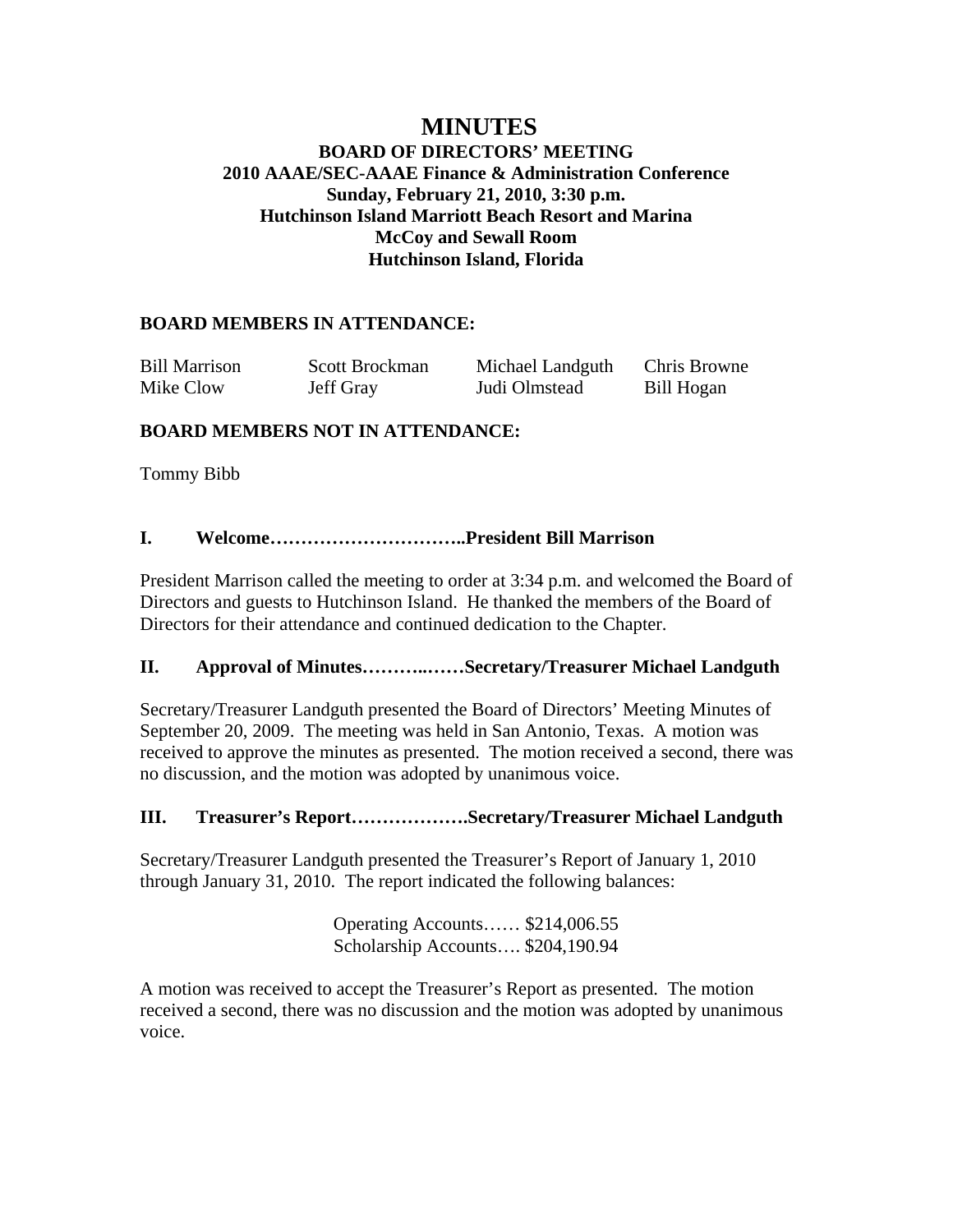Secretary/Treasurer Landguth presented the annual audit for the year ending June 30, 2009. A motion was offered to receive and file the report. The motion received a second, there was no discussion, and the motion was adopted by unanimous voice.

Secretary/Treasurer Landguth presented the SEC-AAAE budget for the year 2010 through 2011. Following discussion, a motion was offered to approve the budget. The motion received a second, there was no discussion, and the motion was adopted by unanimous voice.

Secretary/Treasurer Landguth presented the SAMA Educational Foundation, Inc., budget for the year 2010 through 2011. Following discussion, a motion was offered to approve the budget. The motion received a second, there was no discussion, and the motion was adopted by unanimous voice.

# **IV. COMMITTEE REPORTS**

### **Executive Secretary………………………Bob Brammer**

Mr. Brammer reported that Mr. Mike Flack and Mr. Terry Igoe had requested Executive Emeritus status in the chapter. Mr. Brammer noted that both individuals were members in good standing at the time of the requests. A motion was received to approve the requests for Executive Emeritus status for Mr. Flack and Mr. Igoe. The motion received a second, there was no discussion, and the motion was adopted by unanimous voice.

#### **2010 Finance and Administration Conference………………………………Toney Coleman, Chairman Greg Kelly, Co-Chairman**

Mr. Coleman welcomed everyone to the 2010 AAAE/SEC-AAAE Finance and Administration Conference. Mr. Coleman noted that 112 individuals were registered for the event and revenues were ahead of last year's Finance and Administration Conference. Mr. Coleman thanked the various members of the Committee that assisted in its success. Following a review of the conference and its agenda, President Marrison thanked Mr. Coleman, Mr. Kelly and the entire conference committee for their good work.

#### **2010 Annual Conference……………….Scott Brockman**

Mr. Brockman provided an overview of the conference scheduled for April 17-21, 2010 at the Marriott Hotel in Memphis, Tennessee. The theme of the conference is "Where Music Rocks the Soul". Room rates are approximately \$165 for single and/or double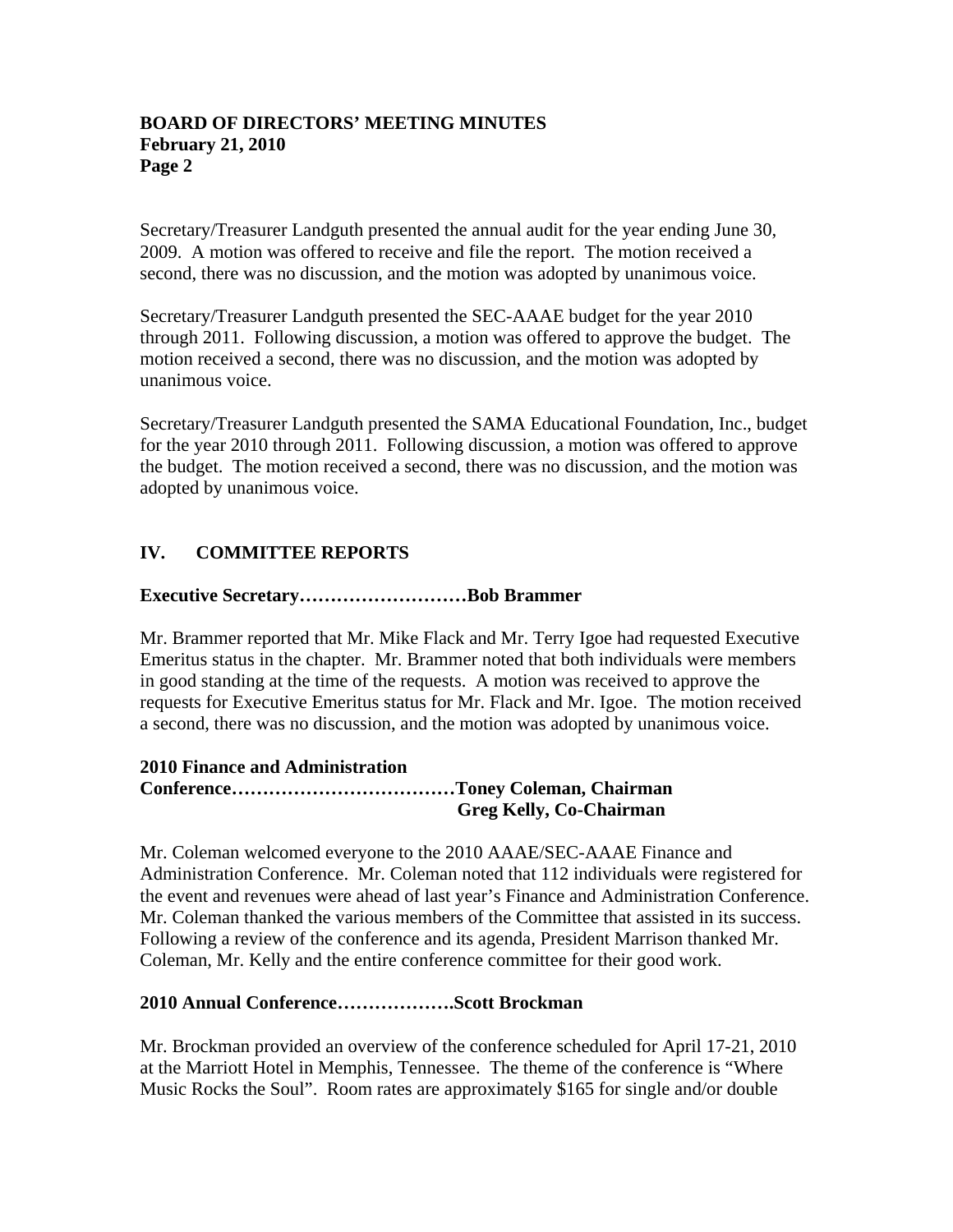occupancy. Space is available for 15 additional exhibitors. A complete conference package has been delivered to the membership via email and "Save the Date" notices are being delivered to the membership on a regular basis. Mr. Brockman presented the Board Members with a package that contained an updated budget and pro forma, agenda, etc. Members may register for the conference at the Chapter's web site at www.secaaae.org.

## **2011 Annual Conference………………Thomas Hughes, Chairman**

Mr. Hughes was not in attendance. Mr. Brammer reported the dates for the conference are April 3-6, 2011. The committee is currently negotiating with the Renaissance Riverview Plaza Hotel. Mr. Landguth provided an overview of the conference planning process and the committee's progress to date.

### **2012 Annual Conference……………….Bob Uhrich, Chairman**

Mr. Uhrich was not in attendance.

### **2013 Annual Conference……………….Eric Frankl, Chairman**

Mr. Frankl was not in attendance. President Marrison reported that he and his staff have begun their conference planning and it appears that the conference will be held at the Griffin Gate Marriott in Lexington, Kentucky. The dates for the conference are tentatively set for April 6-10, 2013.

#### **Professional Education Committee……Scott Brockman, Chairman**

Mr. Brockman reported that three candidates were seated for their A.A.E. oral exams at this conference and all three passed. Mr. Brockman thanked the A.A.E.s that sat in for the exams. A full Accreditation Report was previously forwarded to the SEC-AAAE Board. Mr. Brockman noted that the Board should begin to think about his replacement in approximately one year.

#### **Scholarship Committee…………………Jeff Gray, Chairman**

Mr. Gray noted that Cote' forwarded scholarship documentation to the schools on January 4, 2010. Mr. Gray has also personally notified school representatives to encourage participation. Awards should be completed by the end of March 2010.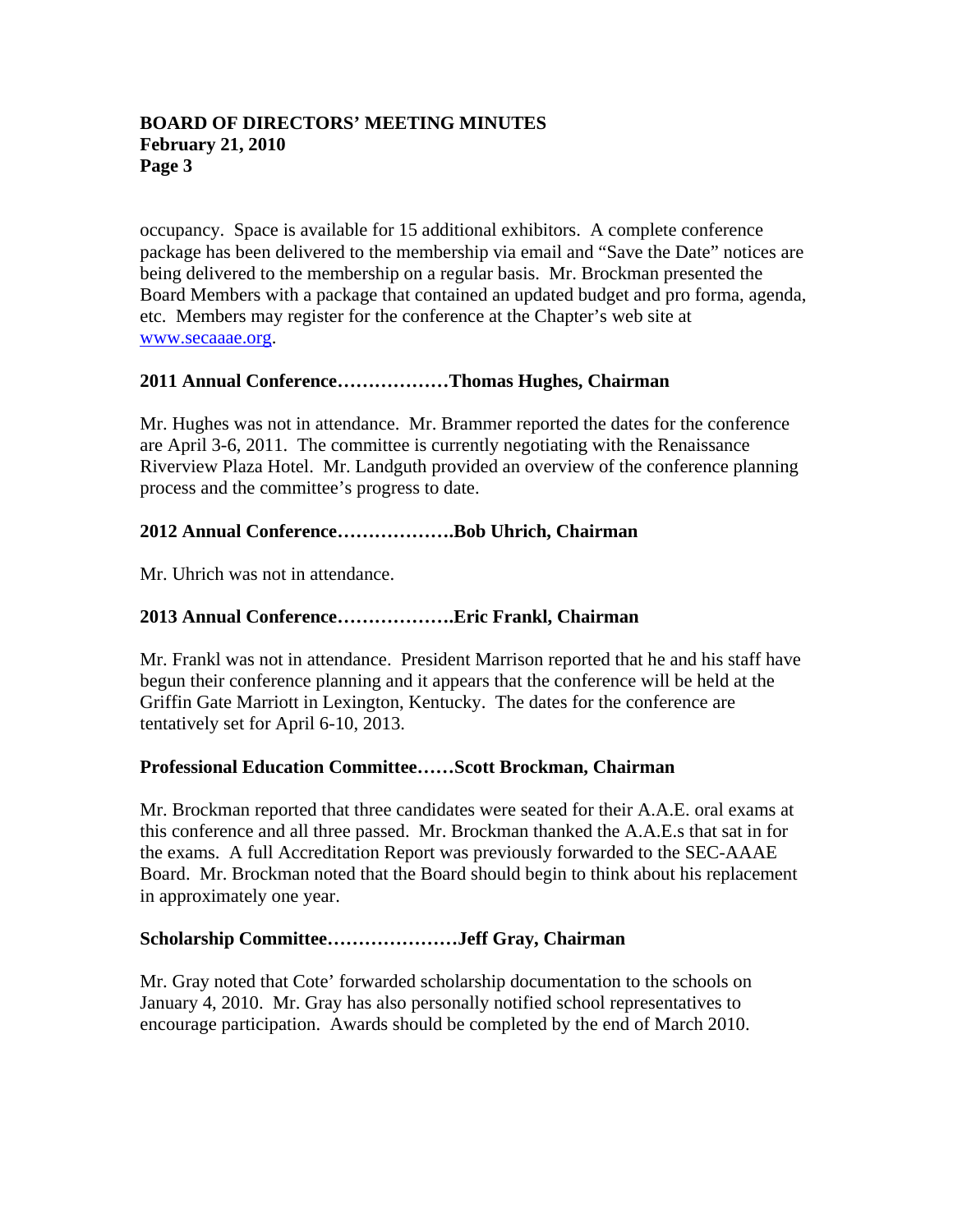### **Corporate Liaison Committee………….Claudia Holliway, Madam Chairman**

Ms. Holliway reported on the progress of the Corporate Committee and its recent quarterly conference call held on January 21, 2010. She noted the Chapter Awards process closes at 5:00 pm, EST March 1, 2010.

### **General Aviation Committee…………...Hope Macaluso, Madam Chairman**

Ms. Macaluso was not in attendance.

### **Membership Committee………………...Sean Tracey, Chairman**

Mr. Tracey was not in attendance.

### **Transportation Security Services (TSS) Committee…………………………….....Christopher Browne, Chairman**

Mr. Browne noted that the TSA remained without leadership; he commented on the new hand trace procedures, and he added that he was available for discussions offline.

### **Annual Conference Site Selection Committee…………………………….…Michael Clow, Chairman**

Mr. Clow noted that his committee would meet immediately following the Board of Directors' Meeting. He noted that a Board Member would be selected as a liaison with each existing and future conference chairperson.

## **IV. V. OLD BUSINESS**

Mr. Browne presented an audit for the 2009 SEC-AAAE Annual Conference. A discussion ensured regarding the necessity and extent necessary for Conference Audits. It was determined that the discussion should continue with the site selection committee for a recommendation to the Board of Directors.

Mr. Landguth reported on the financial review committee. He noted that it was important to provide continuity to the Board along with expertise. He will continue the development of the committee.